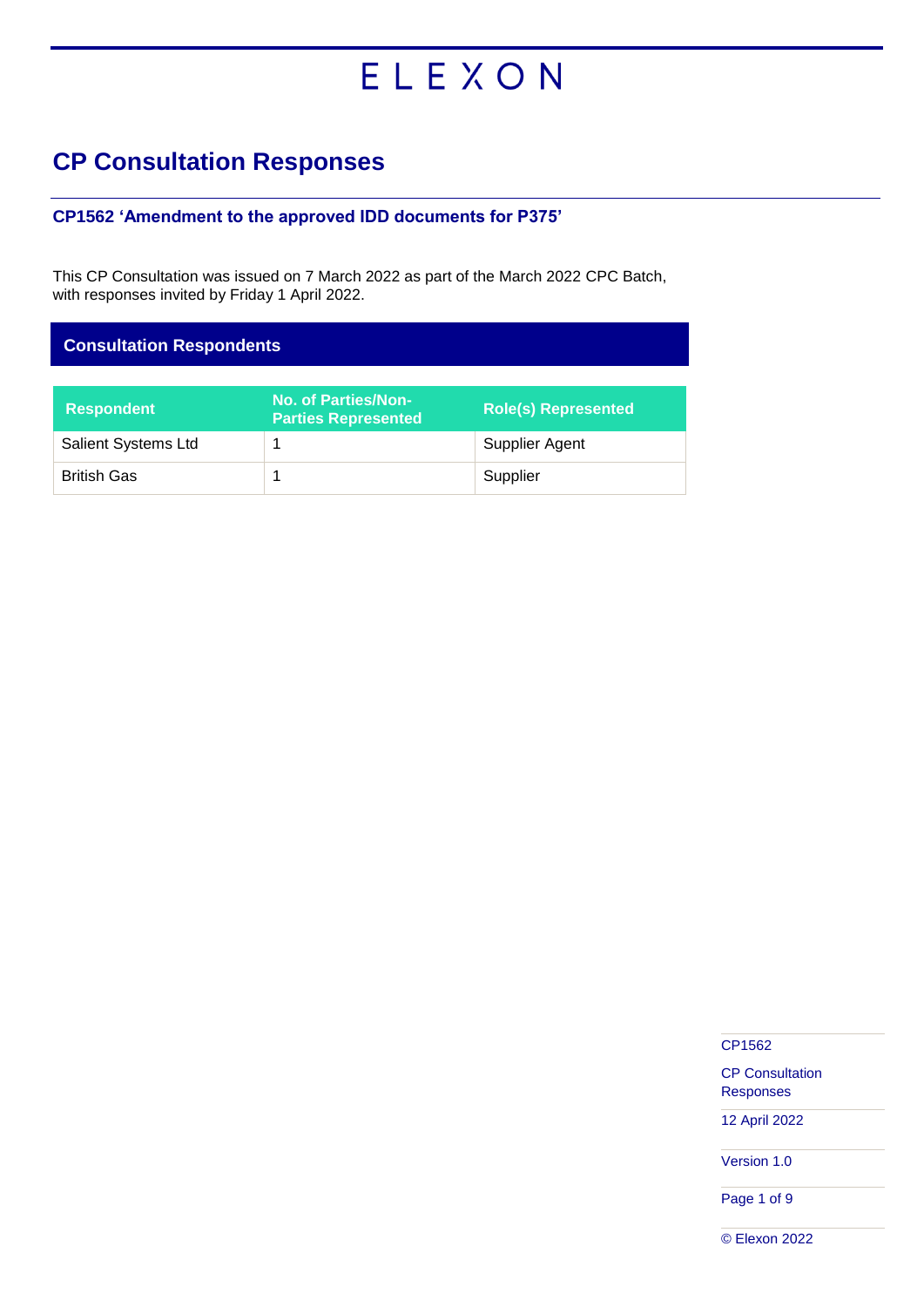# **Summary of Consultation Responses**

| <b>Respondent</b>          | Agree? | Impacted?      | Costs?         | Impl.<br>Date? |
|----------------------------|--------|----------------|----------------|----------------|
| <b>Salient Systems Ltd</b> |        | X              | X              |                |
| <b>British Gas</b>         | A      | $\blacksquare$ | $\blacksquare$ | $\blacksquare$ |

CP1562

CP Consultation Responses

12 April 2022

Version 1.0

Page 2 of 9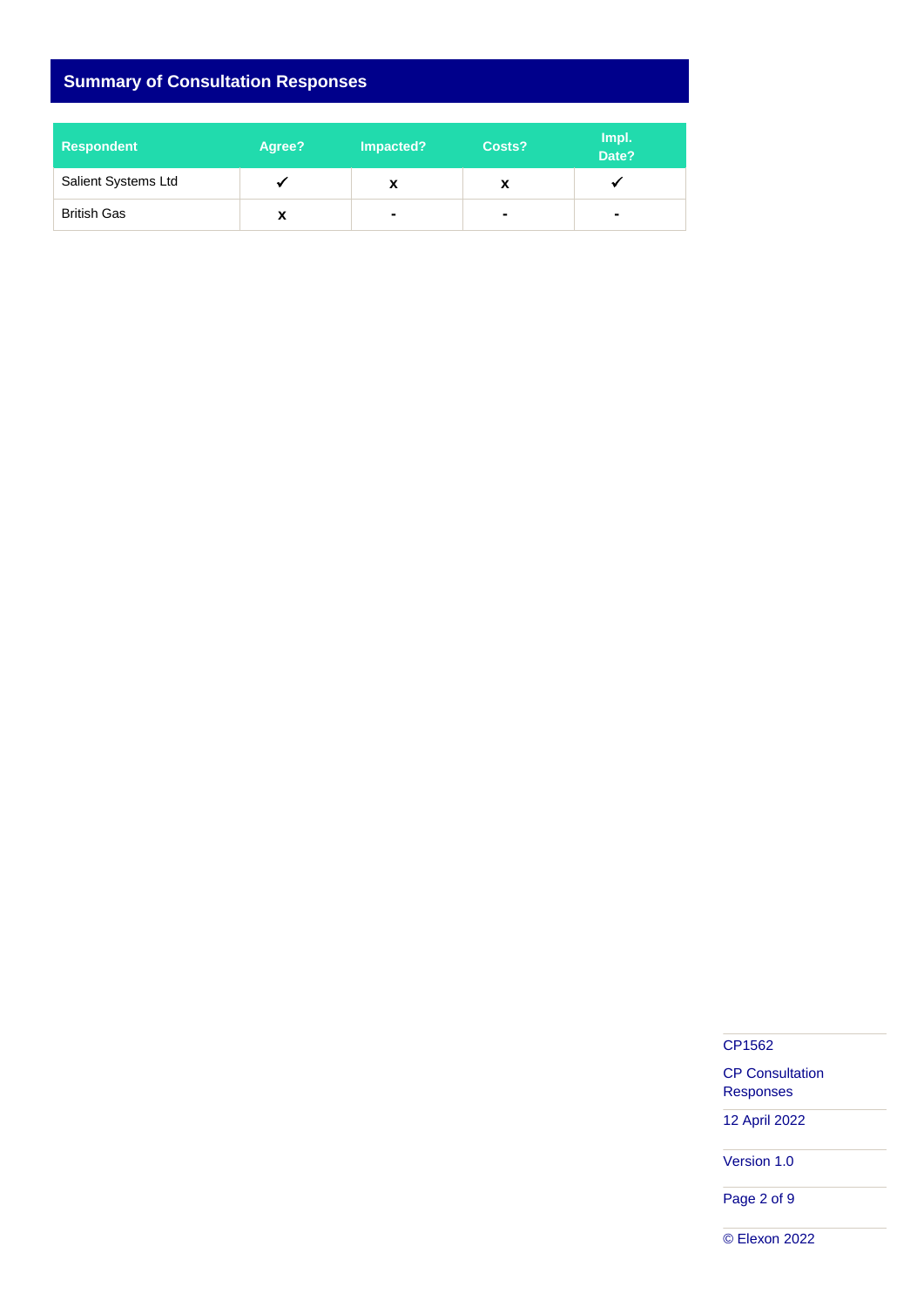# **Question 1: Do you agree with the CP1562 proposed solution?**

#### **Summary**

| Yes: | No | <b>Neutral/No</b><br><b>Comment</b> | <b>Other</b> |
|------|----|-------------------------------------|--------------|
|      |    |                                     |              |

## **Responses**

| <b>Respondent</b>             | <b>Response</b> | <b>Rationale</b>                                                                                                                                                                                                                                                                                |
|-------------------------------|-----------------|-------------------------------------------------------------------------------------------------------------------------------------------------------------------------------------------------------------------------------------------------------------------------------------------------|
| <b>Salient Systems</b><br>Ltd | Yes             | Yes, especially the changes to the<br>P0288 structure which would have<br>otherwise resulted in valid files being<br>rejected by AMVLP after the<br>implementation of P375.                                                                                                                     |
| <b>British Gas</b>            | No              | 2.2.11.26 says "2.2.11.26 Rejection<br>Reason - To be supplied by CGI" - how<br>can parties design to this? Parties need<br>the list before approving the change.<br>There are instances (9.7) where data is<br>emailed, we need to confirm none of<br>this data will relate to domestic sites. |

CP1562

CP Consultation Responses

12 April 2022

Version 1.0

Page 3 of 9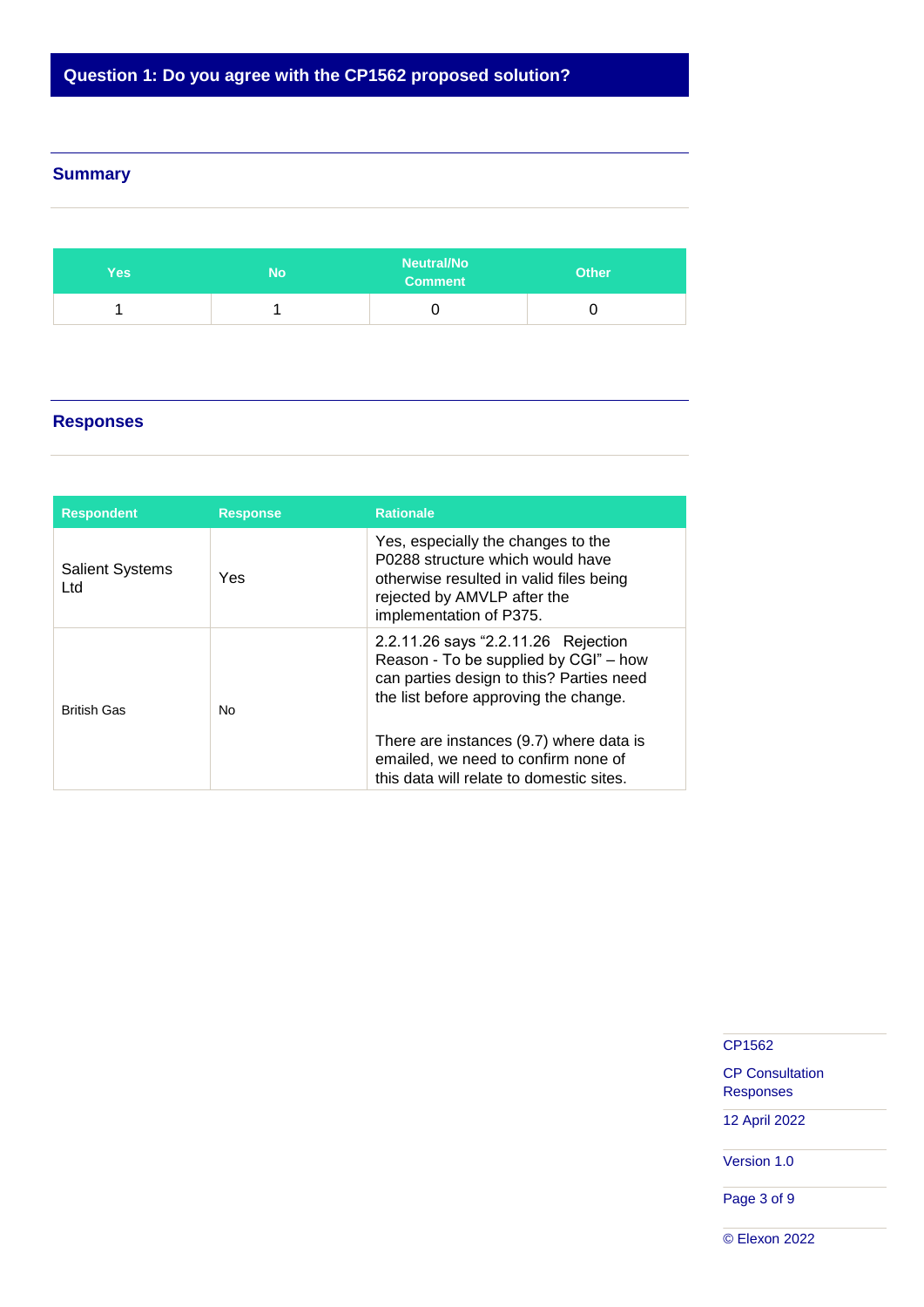## **Question 2: Do you agree that the draft redlining delivers the CP1562 proposed solution?**

#### **Summary**

| <b>Yes</b> | No | <b>Neutral/No</b><br><b>Comment</b> | <b>Other</b> |
|------------|----|-------------------------------------|--------------|
|            | ◡  |                                     |              |

#### **Responses**

A summary of the specific responses on the draft redlining can be found at the end of this document.

| <b>Respondent</b>             | <b>Response</b> | <b>Rationale</b> |
|-------------------------------|-----------------|------------------|
| <b>Salient Systems</b><br>Ltd | Yes             | None provided.   |
| <b>British Gas</b>            | ٠               | ۰                |

CP1562

CP Consultation Responses

12 April 2022

Version 1.0

Page 4 of 9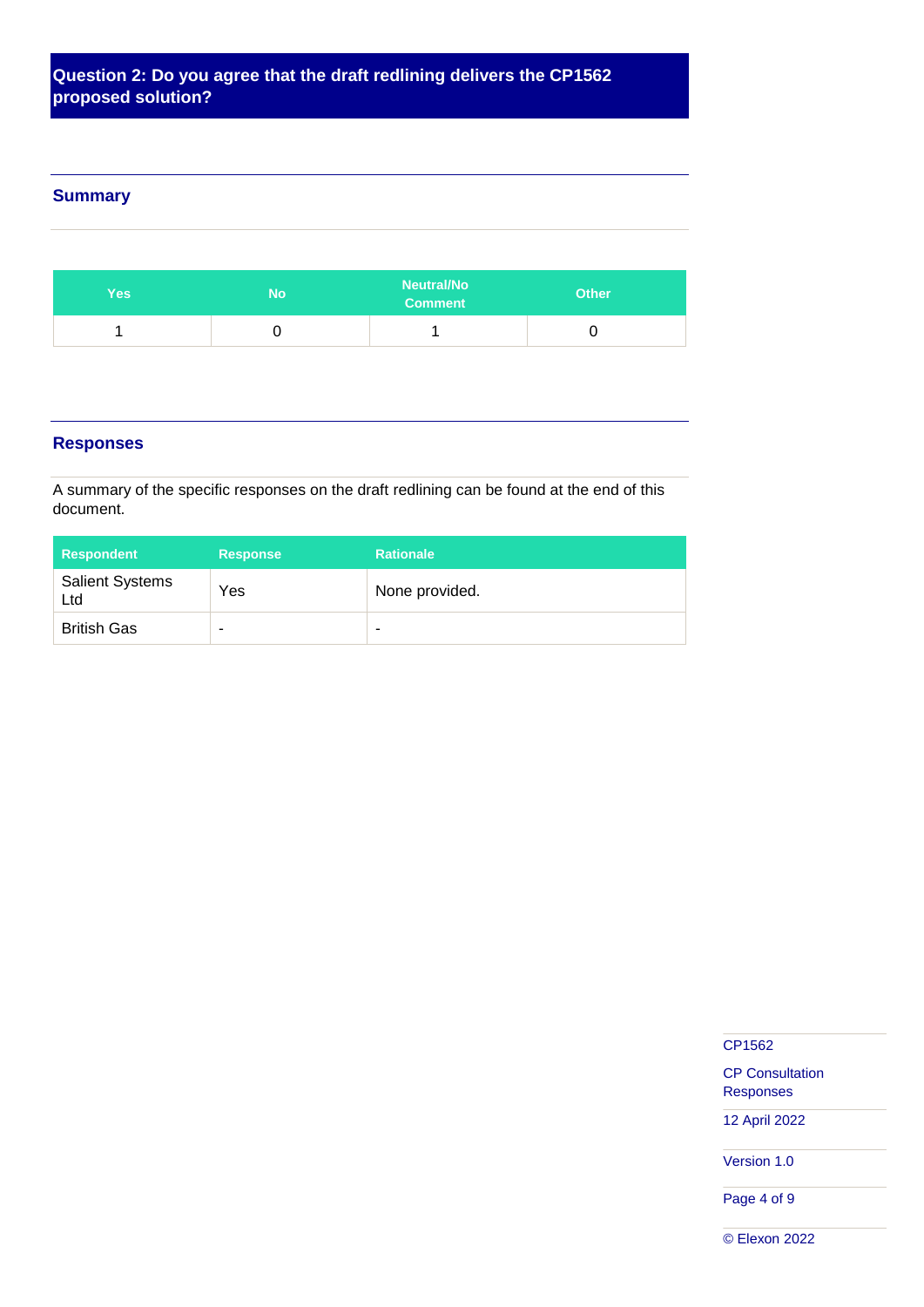# **Question 3: Will CP1562 impact your organisation?**

### **Summary**

| High | <b>Medium</b> | Low | <b>None</b> |
|------|---------------|-----|-------------|
|      |               |     |             |

#### **Responses**

| <b>Respondent</b>             | <b>Response</b> | <b>Rationale</b>                                                                                                  |
|-------------------------------|-----------------|-------------------------------------------------------------------------------------------------------------------|
| <b>Salient Systems</b><br>Ltd | None            | No further changes required above and<br>beyond the changes required as part of<br>P375 within our HHDC software. |
| <b>British Gas</b>            |                 | ۰                                                                                                                 |

#### CP1562

CP Consultation Responses

12 April 2022

Version 1.0

Page 5 of 9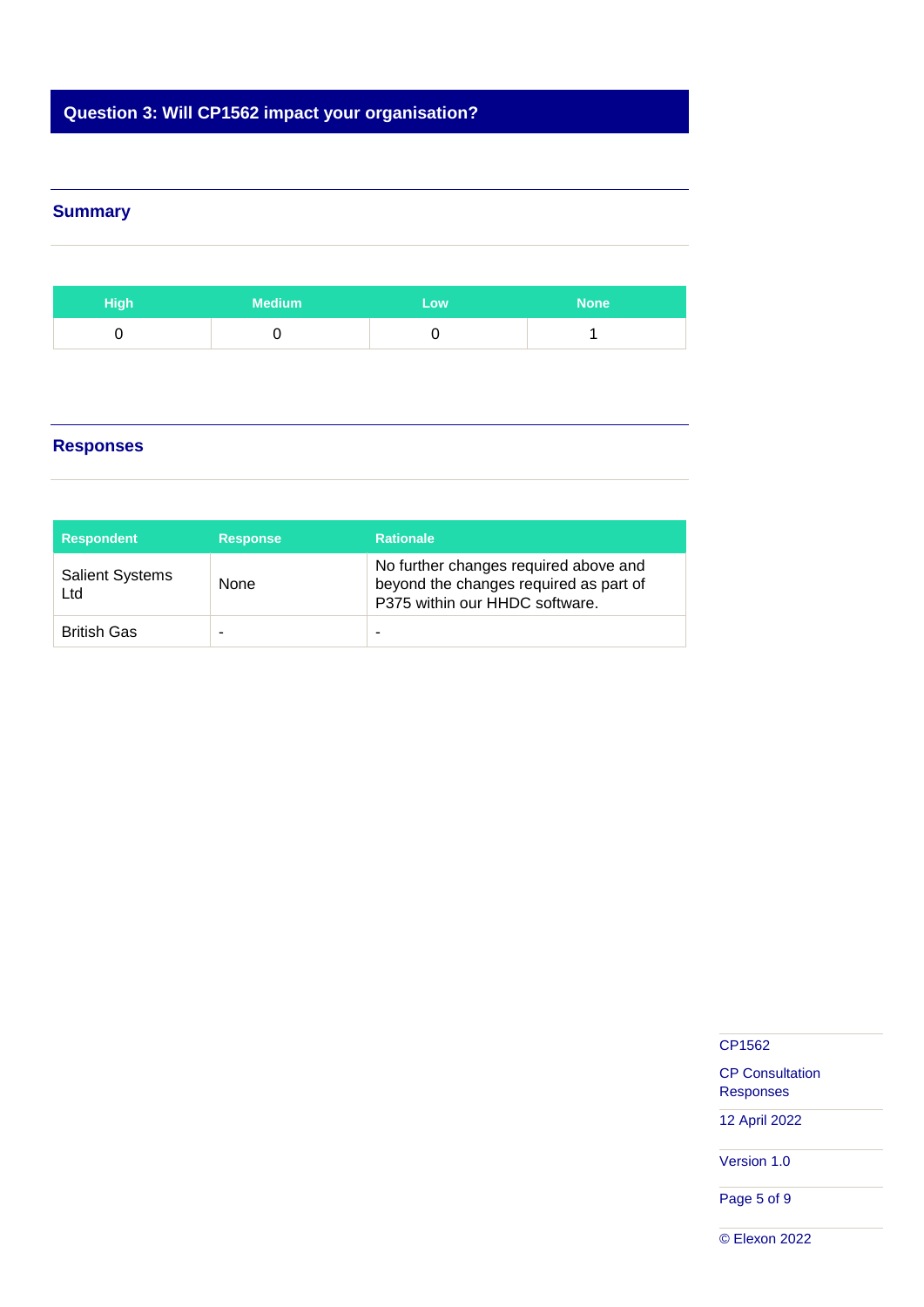**Question 4: Will your organisation incur any costs in implementing CP1562?**

#### **Summary**

| High <sub>i</sub> | <b>Medium</b> | Low | <b>None</b> |
|-------------------|---------------|-----|-------------|
|                   |               |     |             |

#### **Responses**

| <b>Respondent</b>             | <b>Response</b> | <b>Rationale</b>                                                                                                                      |
|-------------------------------|-----------------|---------------------------------------------------------------------------------------------------------------------------------------|
| <b>Salient Systems</b><br>Ltd | None            | None that are above and beyond<br>existing costs incurred as part of the<br>P375 approved changes being made to<br>our HHDC software. |
| <b>British Gas</b>            | -               | ۰                                                                                                                                     |

CP1562

CP Consultation Responses

12 April 2022

Version 1.0

Page 6 of 9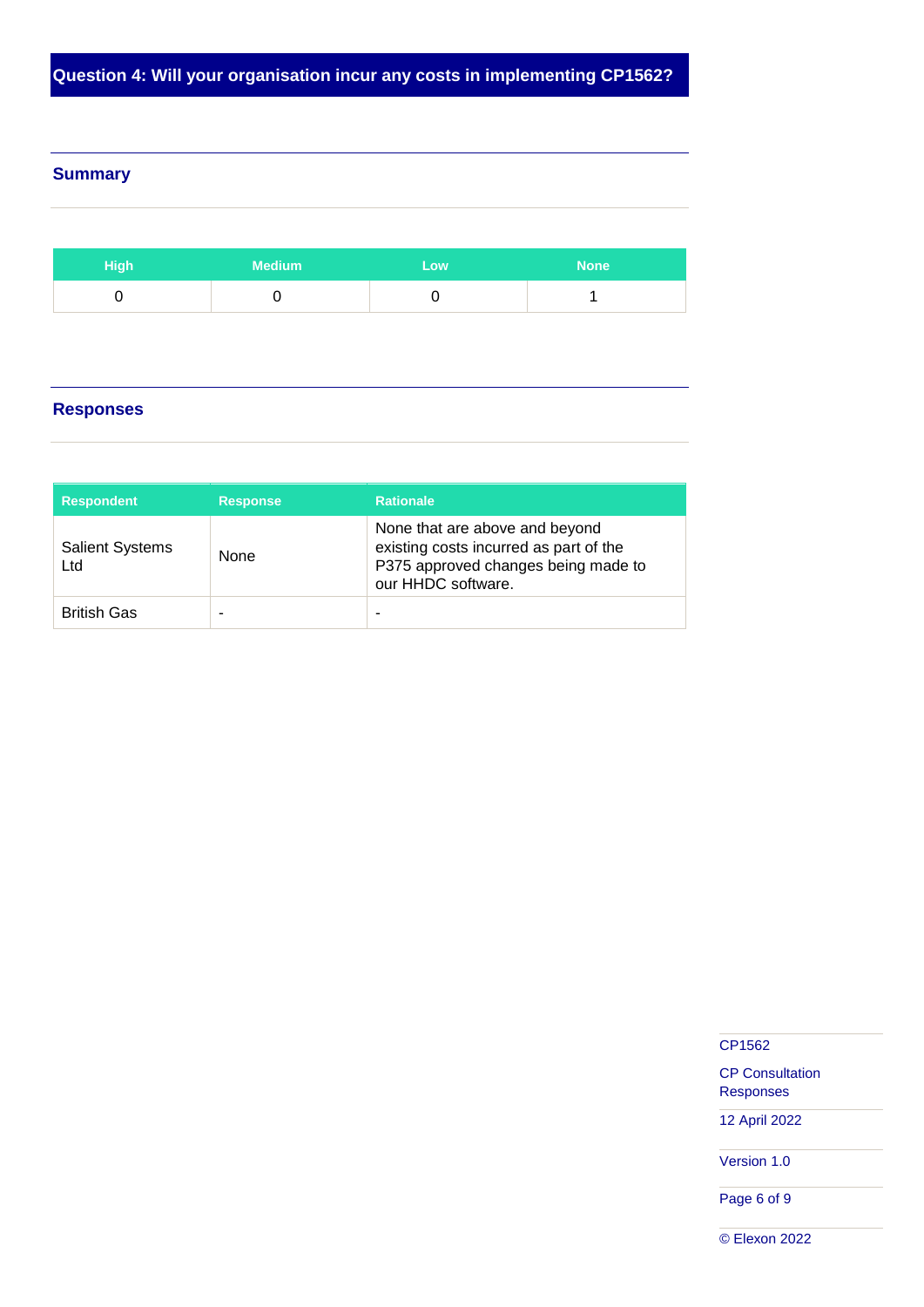# **Question 5: Do you agree with the proposed implementation approach for CP1562?**

#### **Summary**

| <b>Yes</b> | No | <b>Neutral/No</b><br><b>Comment</b> | <b>Other</b> |
|------------|----|-------------------------------------|--------------|
|            | ∼  |                                     |              |

#### **Responses**

| <b>Respondent</b>             | <b>Response</b> | <b>Rationale</b>                                                                                                      |
|-------------------------------|-----------------|-----------------------------------------------------------------------------------------------------------------------|
| <b>Salient Systems</b><br>Ltd | Yes             | Yes, it's good to rectify these issues<br>and provide additional clarification prior<br>to implementation of<br>P375. |

CP1562

CP Consultation Responses

12 April 2022

Version 1.0

Page 7 of 9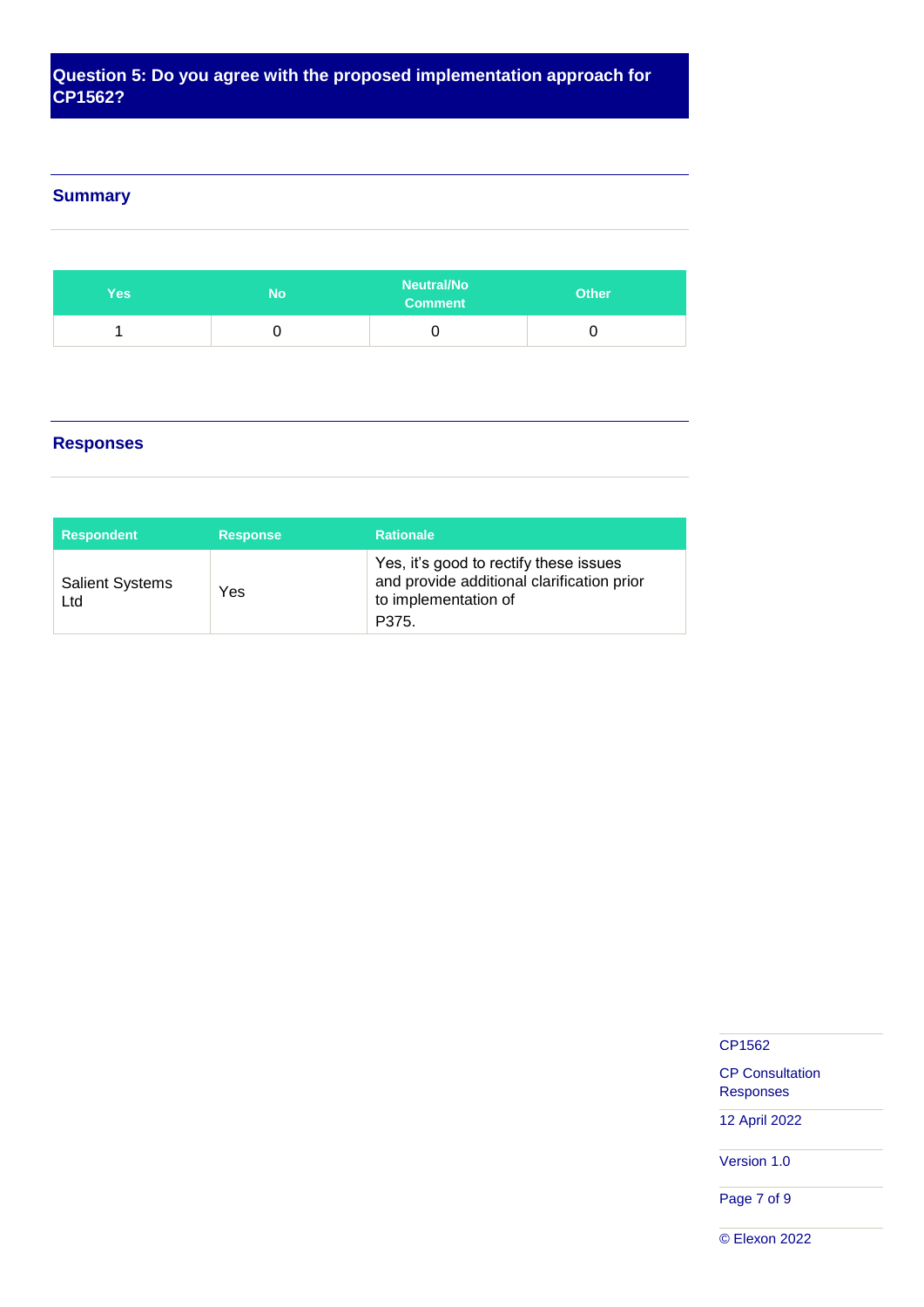**Question 6: Do you have any further comments on CP1562?**

#### **Summary**

| <b>Yes</b> | No |
|------------|----|
|            |    |

# **Responses**

| <b>Respondent</b>             | <b>Response</b> | <b>Comments</b> |
|-------------------------------|-----------------|-----------------|
| <b>Salient Systems</b><br>Ltd | No              | None provided.  |
| <b>British Gas</b>            | -               | -               |

CP1562

CP Consultation Responses

12 April 2022

Version 1.0

Page 8 of 9